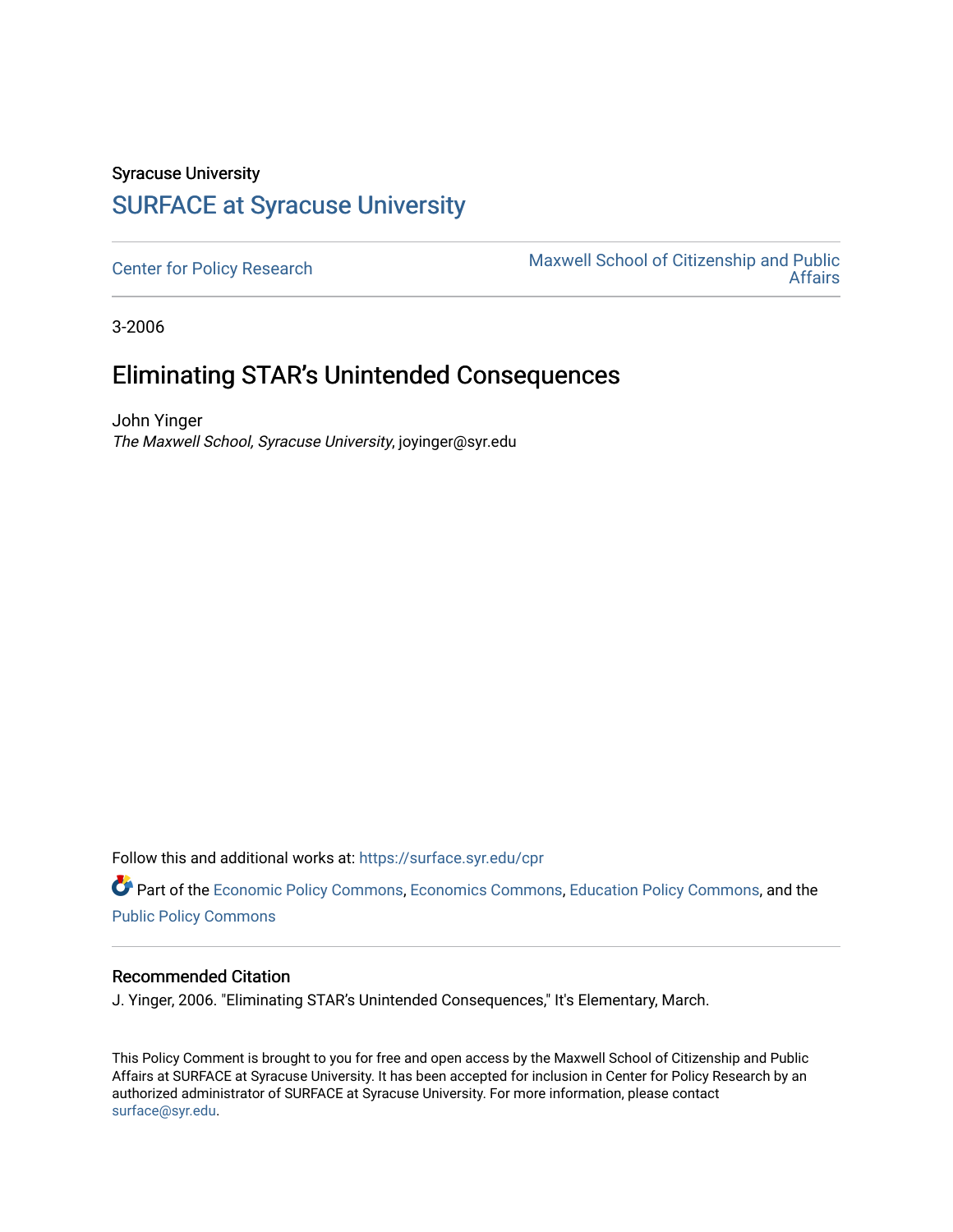It's Elementary

A Monthly Column by EFAP Director John Yinger March/April 2006

## **Eliminating STAR's Unintended Consequences**

As discussed in a previous column (June 2005), New York's School Tax Relief Program, STAR, has many unintended consequences. These consequences include higher school tax rates and higher school-district inefficiency. This column presents a simple reform that would minimize these unintended consequences.

The existence of these unintended consequences is now widely acknowledged. A recent report by the New York State Comptroller, for example, argues that

While STAR indisputably provides property tax relief for those receiving it, its long-term impact may well be an overall increase in State and local taxes… By reducing the local tax share paid for greater school spending, STAR actually provides an incentive to increase school spending.<sup>[1](#page-2-0)</sup>

The link between STAR and the "local share paid for greater school spending" exists because STAR is based on a school district's actual property tax rate. If the school district raises its tax rate, it receives a larger STAR reimbursement. The perverse incentives in STAR can be cut back, therefore, by breaking this link.

The extensions of STAR proposed by Governor Pataki and the New York State Legislature suggest a simple way to break this link and eliminate these unintended consequences. These extensions call for school property tax rebates to be sent directly to homeowners instead of to school districts, as are the basic STAR payments.

As discussed in my January 2006 column, these extensions magnify the price subsidy in the basic STAR program and therefore give voters additional incentive to raise their local property tax rates. This additional incentive could be eliminated by re-designing these rebates so that they are based on **the average school property tax rate in the state** the previous year instead of on a homeowner's actual school tax rate. With this approach, the rebates have no impact on the amount a homeowner must pay for an **increase** in school spending—and therefore do nothing to encourage boosts in school spending and tax rates.<sup>[2](#page-1-0)</sup>

Moreover, this approach could be used to eliminate the price incentives in STAR altogether. Currently, STAR requires a homestead exemption for homeowners and compensates districts for the resulting lost property tax revenue. By changing this exemption/compensation system into rebates given directly to homeowners and basing all rebates on the statewide average tax rate (not the actual rate in the homeowner's district), the link between STAR and the "local share paid for greater school spending" could be completely broken.

 $\overline{a}$ 

<sup>1</sup> [http://www.osc.state.ny.us/localgov/pubs/research/propertytaxes.pdf.](http://www.osc.state.ny.us/localgov/pubs/research/propertytaxes.pdf)

<span id="page-1-0"></span> $2<sup>2</sup>$  The Governor's version limits rebates to homeowners in school districts that keep their annual school spending increase below a specified cap. As discussed in my previous column, this is an unfair way to minimize STAR's unintended consequences. The approach presented here would be fairer and more effective. As of this writing, it is not clear whether STAR rebates will be implemented and, if they are, whether they will follow the Governor's or the legislature's proposal.